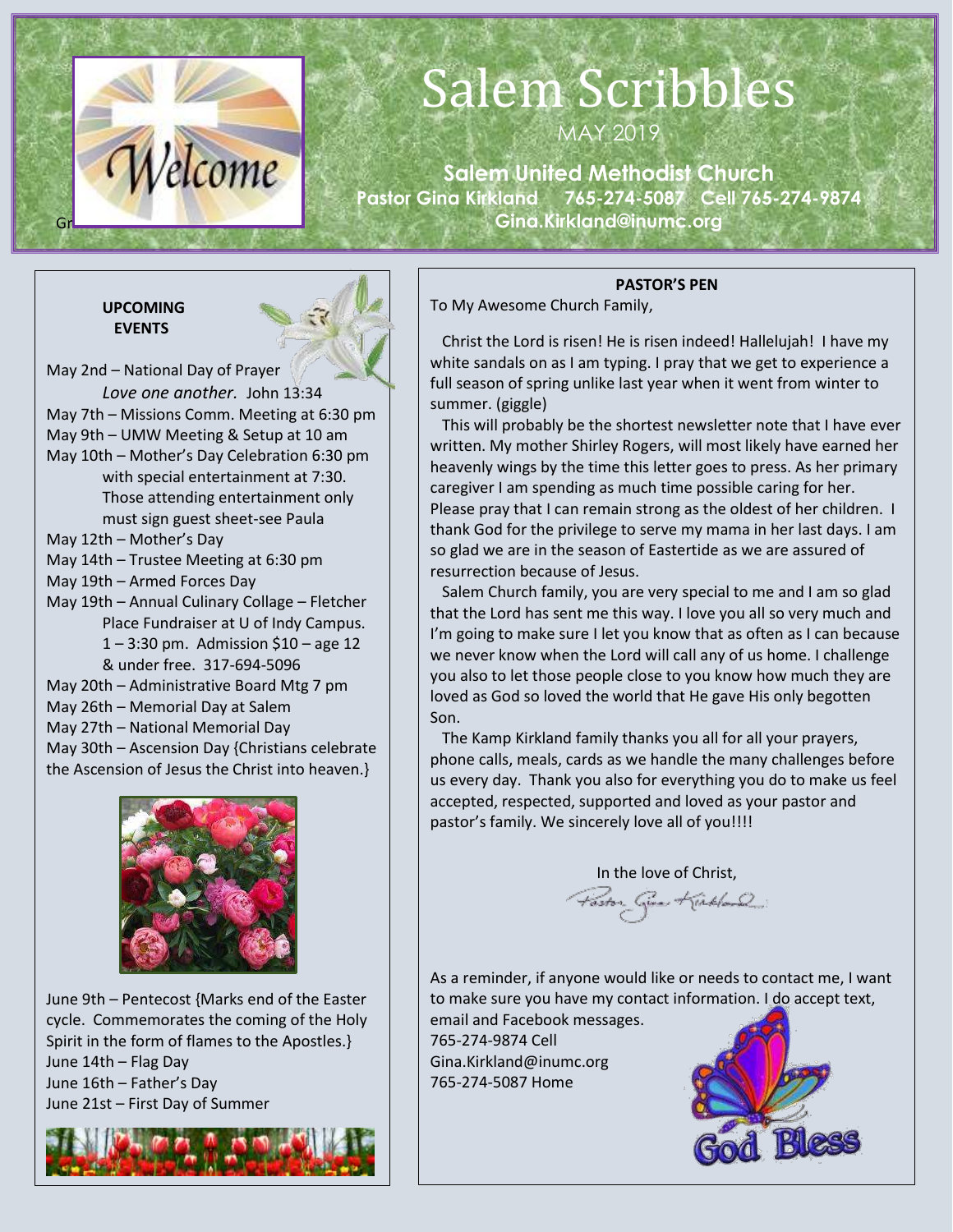## Page 2 Salem Scribbles and Contract Contract Contract Contract Contract Contract Contract Contract Contract Co

 3rd Kelly Yde Barbato 11th Larry Randel 23rd Paul Thomas 3rd Suzanne Hough 11th Jane Taylor (97) 24th Ashleigh Overman 5th Brandon Davis 15th Rev. Phil Lewis 25th Lilyanne DeLucio 5th Micah Faulkner 18th Megan Hokanson 28th Stephen Hipsky 7th Charlie Noble 20th Jacy Hill 31st Freddy Cruz

 2nd Gov. Eric Holcomb 8th Audrey Lamar 20th Isaac Sean Killian 27th Ron & JoBeth Hough 2nd Lee Shelburne 10th Christa/Caitlin Noble 22nd Andy Mehlhop 28th Jim & Judy Washburn 2nd Leah G. Overman 11th Rev. Jim Miller (86) 23rd Joshua A. Barrows, Jr. 4th Rachel Hazewinkel 12th Scott Hokanson 24th Paisley Kay Harshbarger (If you or a family member is not on our birthday and/or anniversary monthly list used in Scribbles

and would like to be, please give name/month/day to Martha Randel [SiSRandel@gmail.com](mailto:SiSRandel@gmail.com))

|                           | <b>PRAYER LIST</b>          |                         |  |
|---------------------------|-----------------------------|-------------------------|--|
| Alex & Henry              | O Hamilton                  | <b>Nhut Milendar</b>    |  |
| Annabelle Aldous          | Rush & Ruth Harmon          | Jim & Linda Miller      |  |
| Arnold's Grandson         | <b>Brittani Hawk</b>        | Carol Moyer             |  |
| Pat A's sister's husband  | <b>Travis Heckart</b>       | <b>Caden Nation</b>     |  |
| Koryn Aughe               | <b>Charles Hoagland</b>     | Jessica Pabst           |  |
| Friend's Aunt Carolyn     | Louise Hoagland             | The Patton's            |  |
| <b>Aunt Nancy</b>         | <b>Mariam Fisher Hutsen</b> | Cindy Paul              |  |
| Sean Bakeis               | Lisa Isaacs                 | Natalie Postma          |  |
| Shawna Baker              | <b>Tracy James</b>          | Danny Price             |  |
| Skip Barker               | Myra Johnson                | Carolyn Reutter         |  |
| <b>Brenda</b>             | Kathy                       | Mrs. Ray Robert         |  |
| <b>Brian</b>              | Keaton                      | Deputy Sam Scott        |  |
| Rodney Carter             | Libby Keck                  | <b>Stephanie Seifts</b> |  |
| <b>Conceptione Family</b> | Shirley Jean Rogers         | <b>Gregg Speer</b>      |  |
| Marge Curry               | Reginald Kirkland           | Jim Curry               |  |
| Donna David               | Gail Klotz                  | Marvin Starkey          |  |
| Carla Fletcher            | <b>Maxine Lamar</b>         | Ann & Bing Stum         |  |
| Lisa Flynn                | Jennifer Lee                | Jane Taylor             |  |
| Dale Funkhouser           | <b>Britney Maker</b>        | Brenda & Steven Taylor  |  |
| <b>Nancy Giles</b>        | <b>Ashley Medaris</b>       | Cody Wilson             |  |
| Mary Hamerin              |                             | Peter Yoder             |  |

*Apologies for misspelling of any names… to update information for prayer list please contact Martha at SiSRandel@gmail.com … Co-Editor.*

*Prayers for the Hendricks family and Patsy Livengood with the passing of her twin sister, Patty.*

*Prayers for the Lanpher and Randel families with the passing of "Aunt Ilene Lanpher" of Thorntown.*

*Prayers for the family of Carolyn Reutter who recently passed. Prayers for the family of Jacob Robertson who recently passed.*

**MAY BIRTHDAYS MAY ANNIVERSARIES**



Pray for our Salem UMC family. Pray for our troops, near and far; persecuted Christians everywhere; people in hospitals and nursing homes; and those who suffer from conflicts around the world including terrorism. Pray for victims of natural disasters. Pray for victims of church fires, wildfire, storms and flooding. Pray for peace and safety for any and all refugees who are God's children throughout the world. Pray for those with unspoken requests. Pray for wisdom by our politicians, and pray for our country. Pray for our local first responders, EMS, medical teams, fire fighters and police who give immediate help for those in need. Pray for our protectors, border patrol officers, security guards, and for victims of crimes. Pray for our church family as we look to a way forward. Pray for our community, our country and the world. And do continue to pray for "Old Man Cline!" *{All Mankind}*

"No eye has seen, no ear has heard, no mind has conceived what God has prepared for those who love Him."

~~ I Corinthians 2:9 HIV

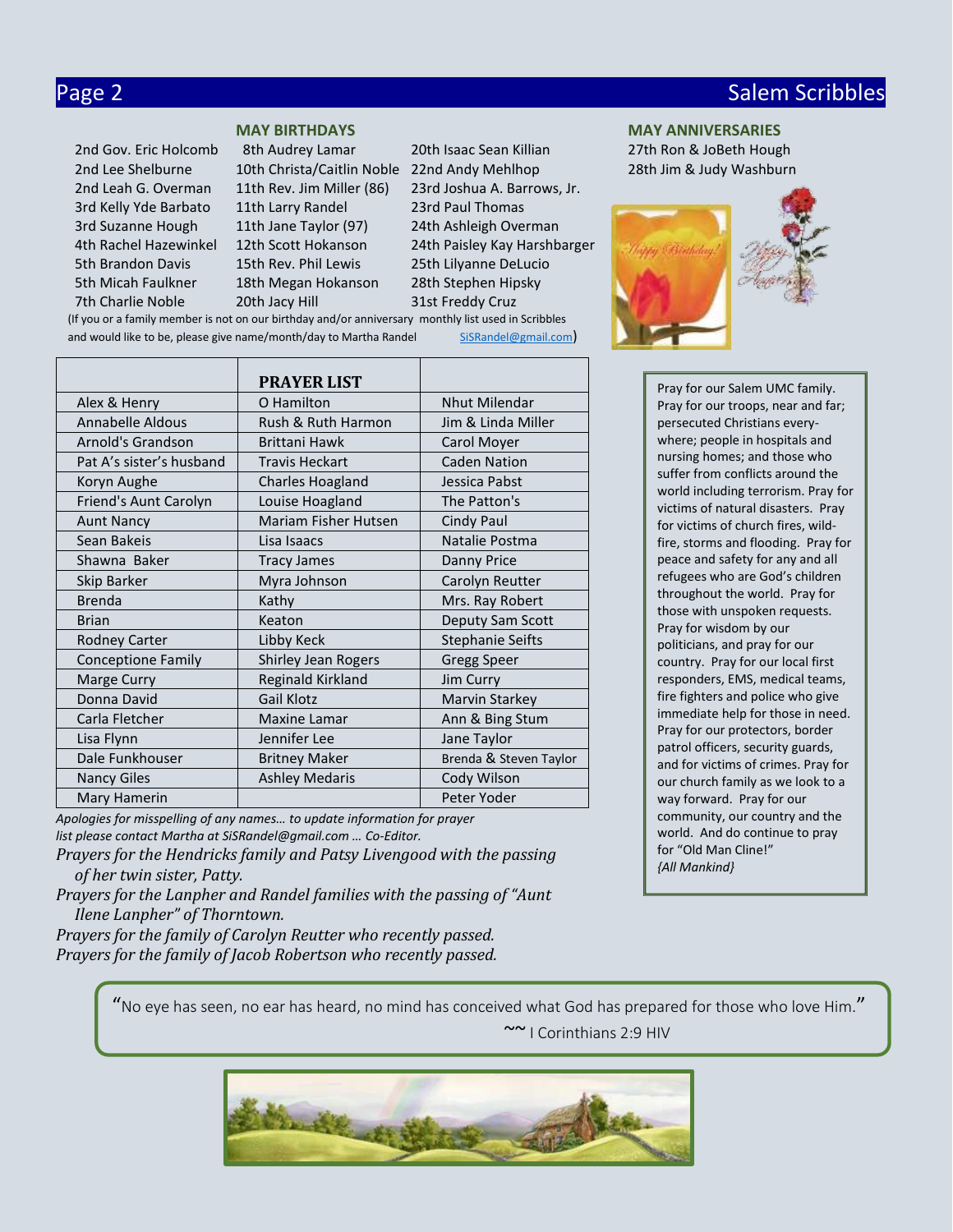#### *ASK THE PASTOR*

Dear Pastor Gina,

I really would like to know what the reasoning is for Easter's date changing from year to year?

Sincerely, The Easter Bunny

Dear Easter Bunny,

 Thank you for your awesome question. I know there have been several folks at church who have asked me this very same question. According to the Bible, Jesus Christ's death and resurrection occurred at the time of the Jewish Passover, which was celebrated on the first Full Moon following the vernal equinox. The date of Easter changes, because the Paschal full moon can fall on various days in different time zones. But because Easter falls on a Sunday after the March 21 spring equinox, it will always occur on a Sunday between March 22 and April 25. I hope this helps.

*Much love, Pastor Gina (aka PG)*

As a reminder, if anyone would like or needs to contact me, I want to make sure you have my contact information. I do accept text, email and Facebook messages. **765-274-9874 Cell Gina.Kirkland@inumc.org 765-274-5087 Home**



#### **THE FINAL INSPECTION**

The soldier stood and faced God, Which must always come to pass He hoped his shoes were shining, Just as brightly as his brass.

'Step forward now, you soldier, How shall I deal with you? Have you always turned the other cheek? To My Church have you been true?'

The soldier squared his shoulders and said, 'No, Lord, I guess I ain't. Because those of us who carry guns, Can't always be a saint.

I've had to work most Sundays, And at times my talk was tough. And sometimes I've been violent, Because the world is awfully rough.

But, I never took a penny, That wasn't mine to keep... Though I worked a lot of overtime, When the bills got just too steep.

And I never passed a cry for help, Though at times I shook with fear. And sometimes, God forgive me, I've wept unmanly tears.

I know I don't deserve a place, Among the people here. They never wanted me around, Except to calm their fears.

If you've a place for me here, Lord, It needn't be so grand. I never expected or had too much, But if you don't, I'll understand.'

There was a silence all around the throne, Where the saints had often trod. As the soldier waited quietly, For the judgment of his God.

'Step forward now, you soldier, You've borne your burdens well. Walk peacefully on Heaven's streets, You've done your time in Hell.'

Author Unknown~



**[Honoring USA](https://www.faithclipart.com/fca/affiliate.do?id=58&coupon=christmas)  Military Sacrifices This Memorial Day**

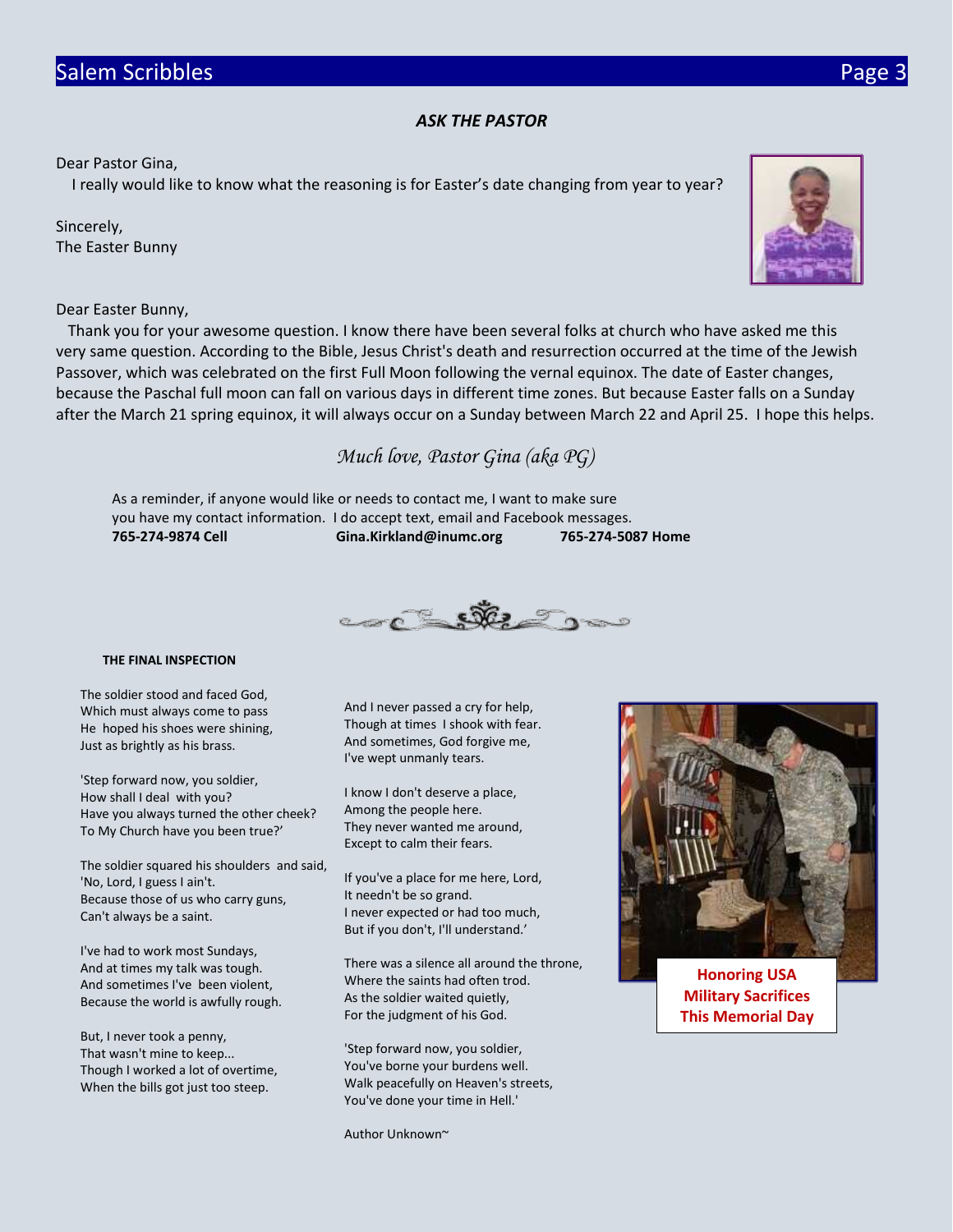## Page 4 **INFORMATION & ACTIVITIES** Salem Scribble

#### **ANNUAL EGG HUNT**

Another Salem Egg Hunt has now become part of history. The cold, wet day kept us inside this year, but it didn't dampen the enthusiasm of all that had gathered for this joyful event. A team of volunteers organized the prize table and hid nearly 900 eggs for thirty children to eagerly gather. Alex, Elle, Sidney and Brandon were the finders of the elusive silver prize eggs. There were plenty of smiles and sweets for everyone! Thank you to the congregation for your donations and support of this event. *Paula Overman*











#### **SALEM EASTER SUNRISE BREAKFAST**

A special thank you goes to Bob and Paula Overman for organizing this year's Sunrise Breakfast…always a special event on Easter. Thanks goes to helpers Marie Urick, the Washburn's, the Ricketts and the Starkey's. Donated sweets were prepared by Tina Hand, Mary Ann Holmes, Violet Thomas, Deanna King, the Butlers and the Fortum's. Thanks to those who donated financially too. The delicious breakfast was enjoyed by all!!

#### **2019 SUNRISE SERVICE**

A special thank you goes to Paula Overman for organizing this year's Sunrise Service and to the many youth who participated: Dylan, Rebecca, Ruth, and Khamiya. A thank you also goes to Danean Thatcher for her readings and to Director Luke Garrigus and the Salem Choir who provided beautiful songs for Sunrise Service.

A Special Personal Sharing was given by Dylan who included information about his twin brother who has passed, living only a few days after birth. Quoted from Dylan's message… "Billy Joel's song title… '*Only the Good Die Young'* … to me just means we all have some work to do before we go. Perhaps it's why our life spans continue to increase, but maybe we are living longer because we are straying away from God more and more. Our mission on earth is not done, it's only getting started. Each day is a new beginning to make a difference, and maybe I haven't done a good enough job. Maybe we haven't done a sufficient job. Let's keep remembering our purpose not only on this Easter Sunday, but each and every day we are fortunate enough to live this life."

This special Holy event was highlighted by the rising sunshine coming through Salem's beautiful stainedglass windows. You can never get enough of the beauty, aura and awe of Easter morning!



**EASTER CHEER BASKETS** Sixteen Easter Cheer Baskets were assembled and distributed to friends and family of Salem. A heartfelt thank you to everyone who contributed to this outreach project coordinated by UMW. The recipients so enjoy being remembered.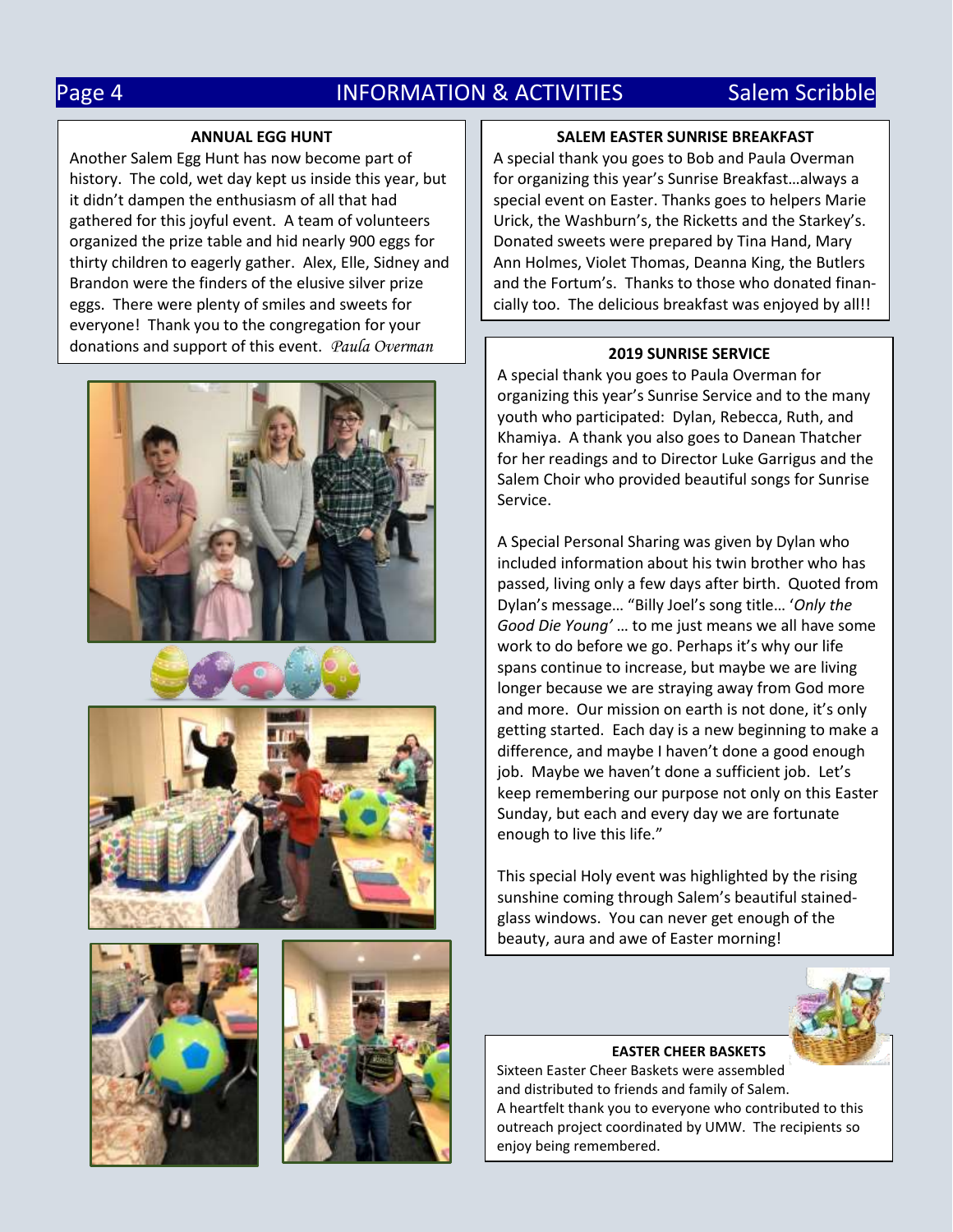## Salem Scribbles INFORMATION & ACTIVITIES (*continued*) Page 5

#### **LENTEN BREAKFAST SERIES**

A huge thanks goes to Bob Overman and Paula along with

Pastor Gina and all our speakers for this year's Lenten Breakfast Series. All the messages were wonderful – if you didn't attend, please plan to do so in 2020. At the final two weeks in April, Luke & Charissa Garrigus lead a hymn sing, and Pastor Gina portrayed Mary at Jesus' tomb.



#### **ATTENTION C.P.R. CERTIFIED RECIPIENTS**

One-way (mouthpiece) airway key chain fobs are NOW available… "CPR Life Key" is free of charge, as is also the "CPR To Do List" (CPR Summary Sheet.) See Virginia Crose to obtain or for more information.

CONGRATULATIONS to the 22 CPR graduates at Salem. This CPR To Do List shares different responsibilities for successful resuscitation of a person in need with a 14 – 18 team of people, so Salem should be in good shape. Thank you from the 'bottom of our hearts!'

#### **MUFFIN TIN CHALLENGE**

There were fourteen entries in this challenge. With a total of 758 votes cast, the winners were: 3rd place Brandon (72 votes); 2nd place Paula Overman (95 votes); and 1st place Ruth (168 votes)! \$163.30 was raised for the OCC project. Thanks to all for your generosity!!

Please do 'shop sales' to find items to include in the Christmas boxes for the youth OCC project.

#### The Forthums May 5th Mary Hamerin Brandon & Sydney May 12th Marie Urick The Ricketts May 19th Pat Arnold Volunteer(s) Needed May 26th Volunteer Needed

# **FELLOWSHIP MAY GREETERS**

#### **ANNUAL MOTHER'S DAY CELEBRATION DINNER**

On Friday, May 10th at 6:30 pm in the Fellowship Dining Hall, we will celebrate **MOTHERS**! This year's theme is "How Does Your Garden Grow?" Tickets are \$2 and may be purchased from Tina Hand, Paula Overman, Martha Randel and Donna Ricketts. Following our pitch-in meal we will move to the sanctuary to be entertained by guest speaker, First Lady Janet Holcomb with music by The Blue Rose Barbershop Quartet of which Salem's Choir Director, Luke Garrigus, is a member. Bring your family and friends for this evening of fellowship, food and fun! (Husbands and children may attend the entertainment portion. Give names to Paula Overman if you plan to attend.)

*Salem UMC*



**LOOSE CHANGE – QUARTERLY GIVING** \$64.23 was collected in the 1st quarter and was paid to Fletcher Place. The next three quarters will go to Love, Inc; IUMCH; and The Caring Center. Everyone is encouraged to empty your pocket and purse change<br>into Sunday's offering plate! Andy Mehlhop into Sundav's offering plate!

#### **Lectionary Readings for May**

| Lessons              | May $5th$          | May $12th$        | May $19th$        | May 26th                    |
|----------------------|--------------------|-------------------|-------------------|-----------------------------|
| <b>Old Testament</b> | Acts $9:1-6$       | Acts 9:36-43      | Acts 11:1-18      | Acts 16:9-15                |
| Psalm                | Psalm 30           | Psalm 23          | Psalm 148         | Psalm 67                    |
| Epistle              | Revelation 5:11-14 | Revelation 7:9-17 | Revelation 21:1-6 | Revelation 21:1-10, 22-22:5 |
| Gospel               | John 21:1-9        | John 10:22-30     | John 13:31-35     | John 14:23-29               |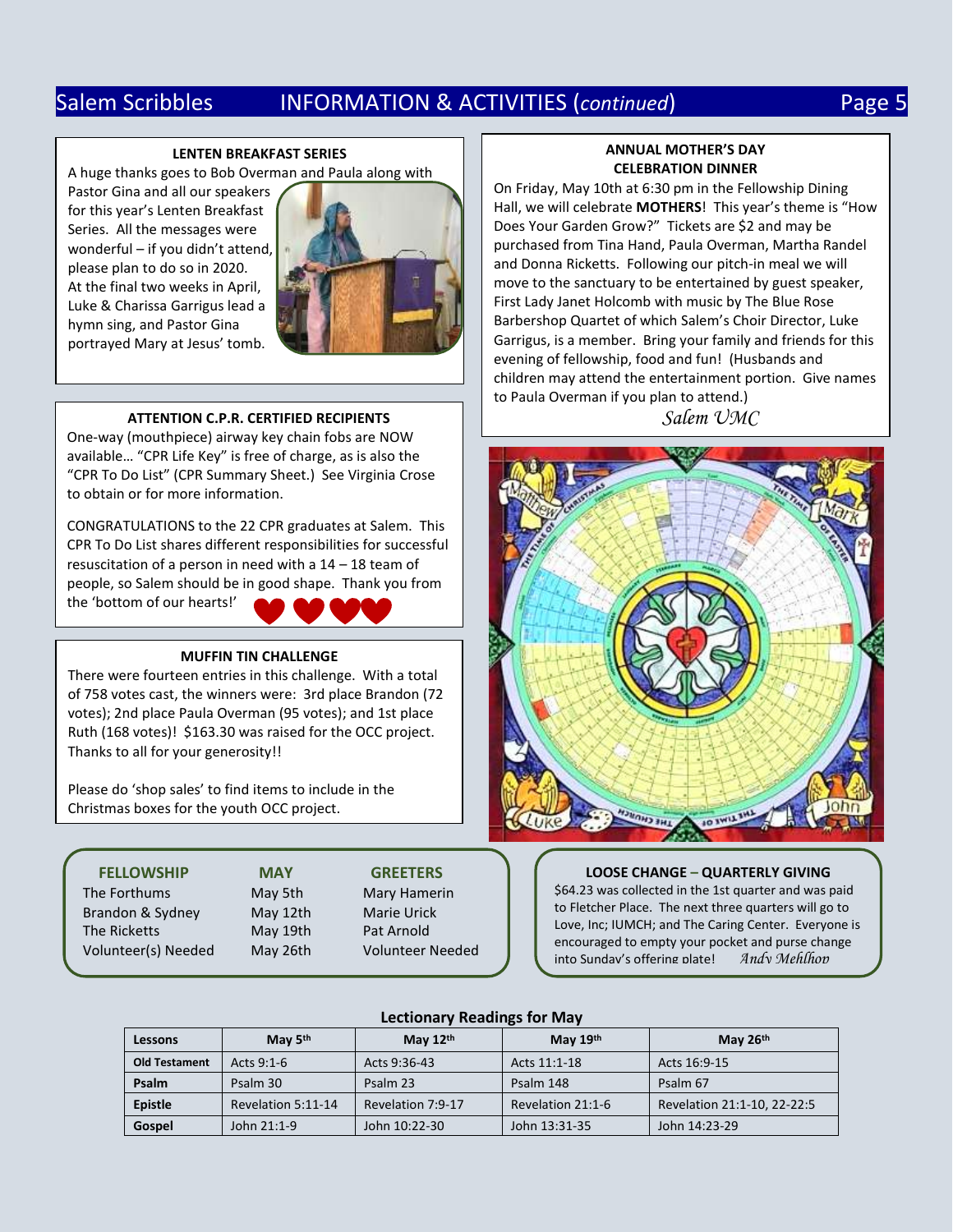## Page 6 **INFORMATION & ACTIVITIES (continued)** Salem Scribbles

### **SALEM in PICTURES**

**Kids work for OCC Project**

**The choir from a different view**



**Holmes are now Official!**







For Reggie Kirkland joining us on Easter Sunday For the baptism of Raylynn Renee Grayson For Margeret Yde's daughter Kelly & family moving back to Stonegate in June following baby's birth For only a partial loss due to fire of the Notre Dame Cathedral in Paris, France, a house of worship with great historical meaning. It is a most famous



 Gothic Cathedral of the Middle Ages and is distinguished for its site, antiquity and architectural interest. Built in the 12th-14th centuries…850 years old…Notre Dame is French for "Out Lady," referring to the Blessed Virgin Mary.



To Lexi on being selected to the Show Choir at ZCHS!



To Elle who has a little sister…Ann Eileen Moon…born April 24th at 6:11 p.m. She is 6 lbs 4oz of joy! And to proud parents Lynette & Josh Moon.



## DYLAN HAMERIN

For making Dean's List at University of Indy – and now a second time as a freshman!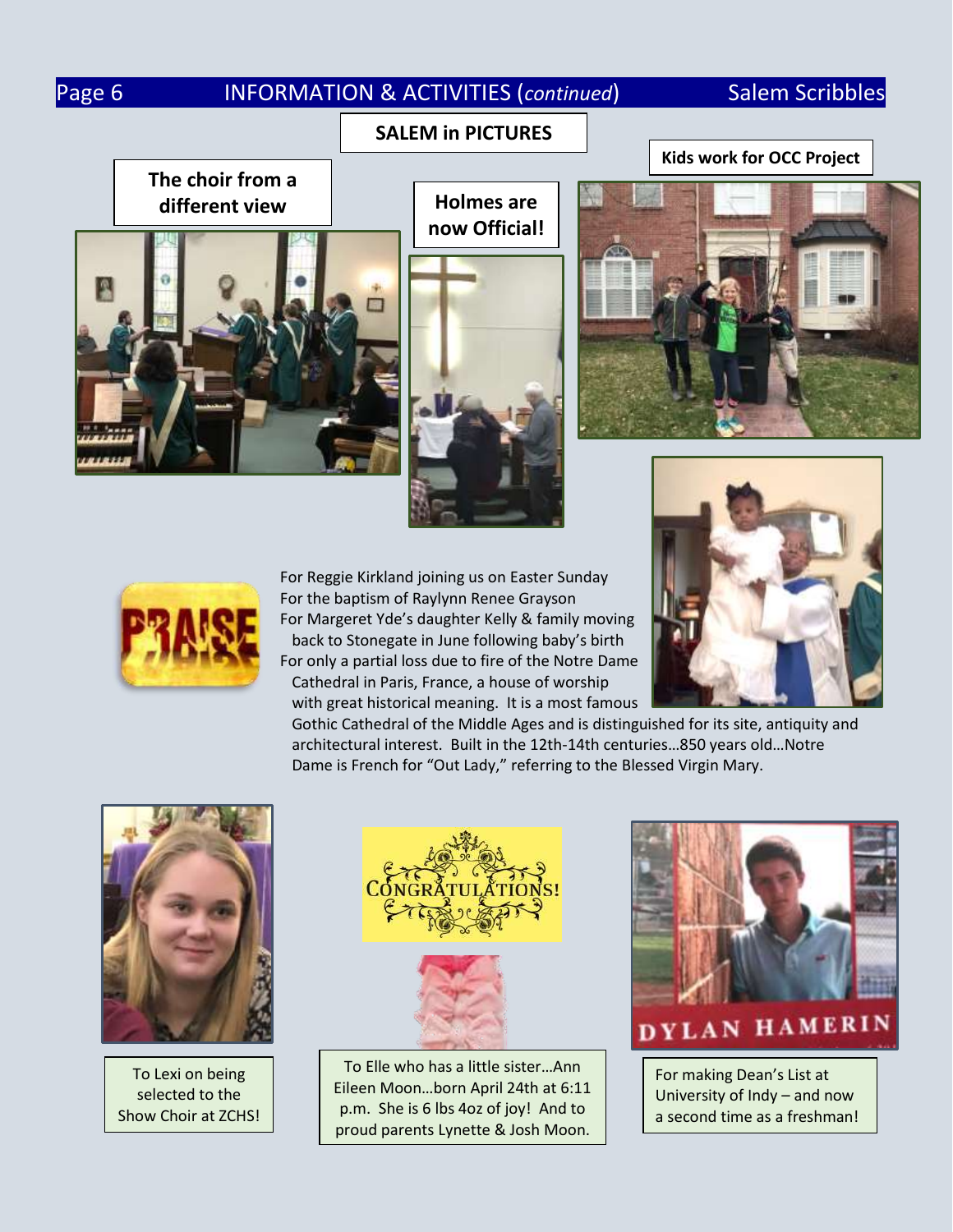## Salem Scribbles **INFORMATION & ACTIVITIES (continued)** Page 7 **MANY THANKS TO…**

- April generous fellowship providers…**Virginia & Chalmer Crose, Donna & Andy Ricketts, Starr & Marshall Starkey and Easter Breakfast participants**
- April cheerful greeters… **Pat Arnold, Starr Starkey, Lynda Wayman & Mary Hamerin**
- April enlightening acolytes…**Haven, Rebecca, Khamiya, Sydney,** and **Ruth**
- **Pastor Gina** for leading the Bible Study on Simon Peter (flawed and faithful), and **ALL** who attended
- **ALL** who participated in the Spring Clean at Salem, and Tina & Eric Hand for the beautiful flowers in front of the **Directory**
- **UMW** for preparing and distributing the darling Easter Cheer Baskets, and ALL who gave donations
- **Salem Choir** for preparing special Holy Week musical productions, and a special welcome to our newest members Haven Starkey, Brandon Vos and John Holmes
- **Luke & Charissa** special **"***Lamb of God*." And to **Charissa Garrigus** for playing piano for Sunday Services during Tina's absence.
- **ALL** who donated to and participated in the Palm Sunday Pitch-In, coordinated by UMW
- **Pastor Gina** for offering a very blessed and special service on Maundy Thursday, the most meaningful celebration of Holy Communion in the year, as it was our Lord's (Jesus, the Christ) Last Supper. Definitely 'Food for Thought.'
- **Susan Ottinger** for organizing the very important and essential Blood Drive. Also to the **donors** you gave the gift of life!
- **Judy Washburn** for coordinating the purchase and arrangement of the Easter lilies which especially contribute to the beauty of Salem's Sunrise and Easter morning services
- **Bob Overman** and **Bill Butler** for filling in for the April 28th Worship Service while Pastor Gina is spending time with her mother
- **ALL** who submit photos for Salem Scribbles so many great shots wish there was more room in newsletter to use more of them!





## **SALEM in PICTURES**